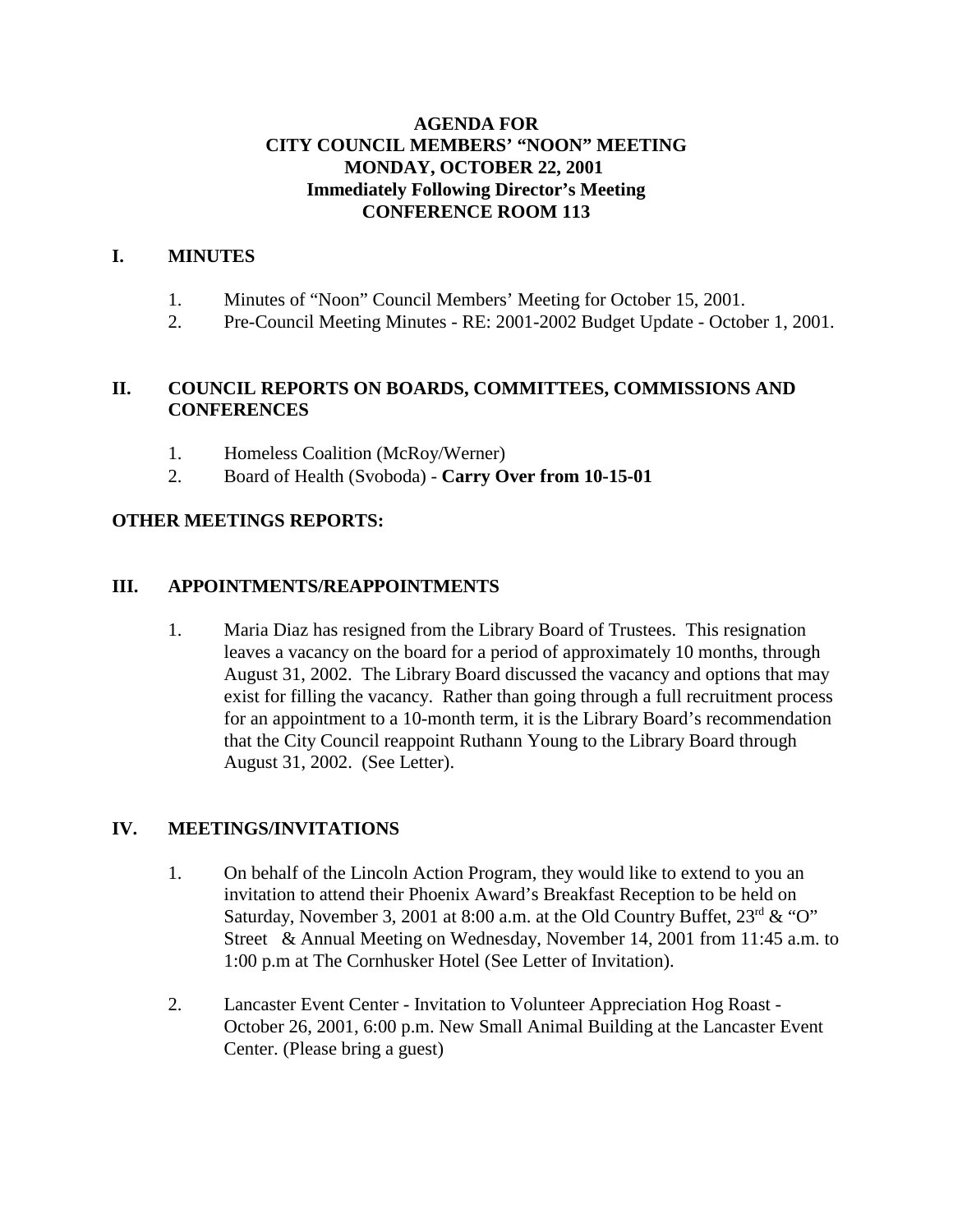- 3. Invitation to the Lake Street Senior Center's  $25<sup>th</sup>$  Anniversary Sunday, November 4, 2001 - 2:00 p.m. - 4:00 p.m. - Lake Street Senior Center (2400 South  $11<sup>th</sup>$  Street - St. James Methodist Church)
- 4. Freedom Breakfast Honoring Reverend Dr. Martin Luther King, Jr. Request for Co-sponsor - Event will be held from 7:30 - 8:30 am. (Doors open at 7:00 a.m. in the Grand Ballroom of the Cornhusker Hotel - Friday, January 18, 2002. (A sponsor promises to be responsible for purchasing and/or selling a minimum of two reservations for the breakfast at \$15.00 per person. - Your name will be printed on the program. (Deadline for return form: November  $19<sup>th</sup>$ , 2001)
- 5. Friends of the Mayor's Committee for International Friendship invite you to a celebration of International Visitors Month - Thursday, October 25, 2001 - 6:00 p.m. - Cotner Center, 1540 North Cotner. There will be a Welcome by Mayor Wesely. The Program is on Medical Missions in Reynosa, Mexico by Dr. David Wyson and Marilyn Allen, R.N. - Come as our guest. RSVP by October 22 to Ken Johnson (489-1004)
- 6. Howard Johnson Inn & DaVinci's Italian Sidewalk Caffe, 5250 Cornhusker Hwy – Invite you to celebrate a lavish new world of menus & venues – Join Us For An Italian Luau on Tuesday, October 23, 2001 from 3:00 p.m. to 7:00 p.m. – Please RSVP to 464-3171 (See Invitation).
- 7. You are invited to an informal open house on Thursday, October 25, 2001 to discuss Lincoln Electric System's plans to build additional facilities North of Lincoln – Growth in the Lincoln area requires building a natural gas pipeline to the new Salt Valley Generating Station at approximately  $70<sup>th</sup>$  & Bluff Road – at Waverly High School, 13401 Amberly Road, Family Consumer Science Classroom -- Anytime between 6:00 p.m. & 9:00 p.m. – (See Invitation).

# **V. REQUESTS OF COUNCIL FROM MAYOR - NONE**

# **VI. CITY COUNCIL MEMBERS**

### **VII. MISCELLANEOUS**

1. Council Picture - Retake? - Diane Gonzolas thought the quality of the group Council photo was "grainy". She indicated that she could and would re-take the picture if Council would like to have that done. (These pictures are for posterity & she wanted to maintain the quality thru the collection)

### **VIII.** ADJOURNMENT ca102201/tjg/jvr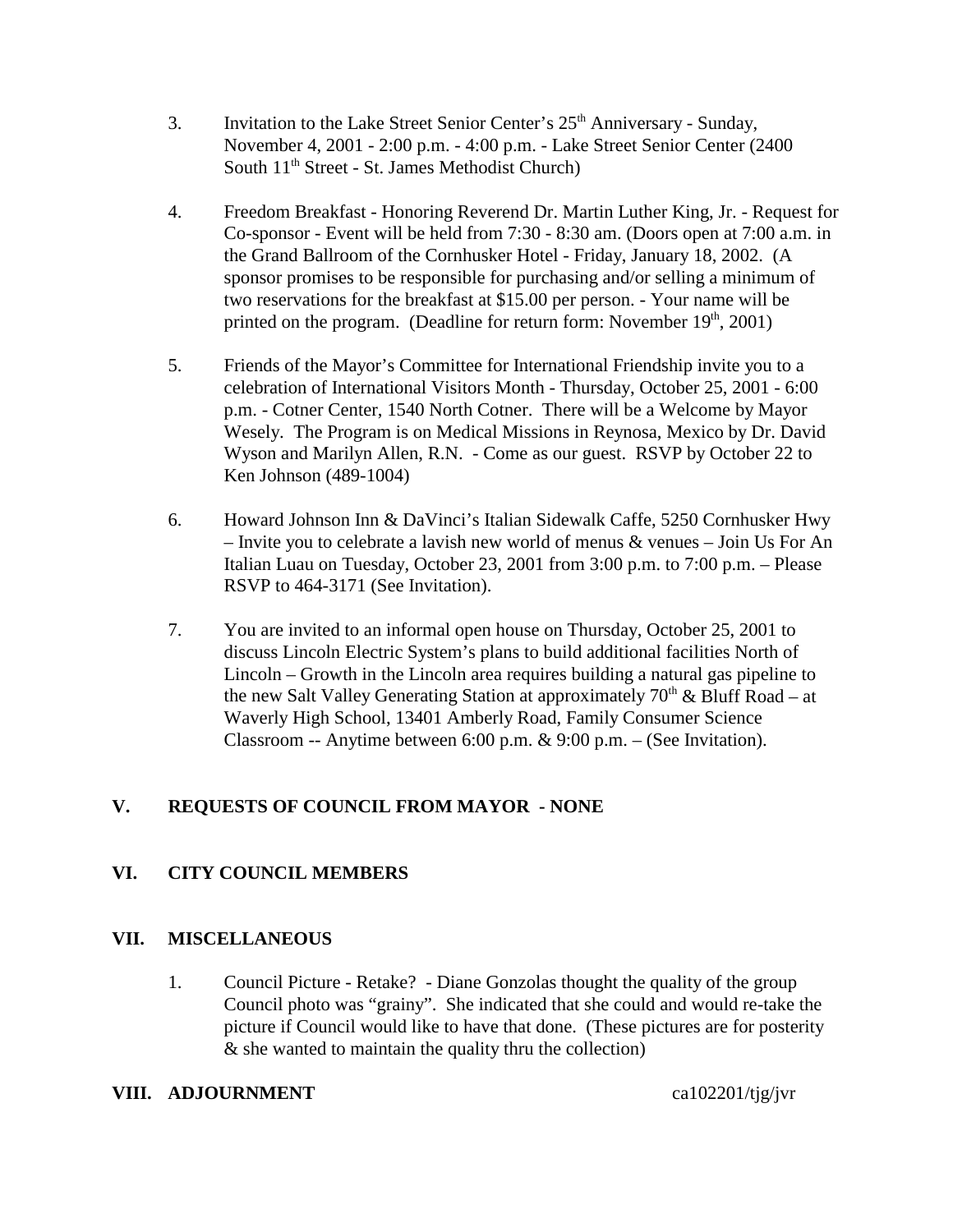# **MINUTES CITY COUNCIL MEMBERS' "NOON" MEETING MONDAY, OCTOBER 22, 2001** *CONFERENCE ROOM 113*

**Council Members Present:** Annette McRoy, Chair; Jonathan Cook, Vice-Chair; Jon Camp, Glenn Friendt, Coleen Seng, Ken Svoboda, Terry Werner.

**Others Present:** Mark Bowen, Amy Tejral, Mayor's Office; Dana Roper, City Attorney; Darrell Podany, Aide to Council Members Friendt, Camp and Svoboda; Tammy Grammar, Council Staff; Mark Andersen, *Journal Star* representative.

# **I. MINUTES**

- 1. Minutes of "Noon" Council Members' Meeting for October 15, 2001.
- 2. Pre-Council Meeting Minutes RE: 2001-2002 Budget Update October 1, 2001.

Jonathan Cook, Council Vice-Chair, requested a motion to approve the above-listed minutes. Ken Svoboda moved approval of the minutes as presented. The motion was seconded by Terry Werner and carried by the following vote: AYES: Jon Camp, Jonathan Cook, Glenn Friendt, Annette McRoy, Coleen Seng, Ken Svoboda, Terry Werner; NAYS: None.

# **II. COUNCIL REPORTS ON BOARDS, COMMITTEES, COMMISSIONS AND CONFERENCES -**

### 1. HOMELESS COALITION (McRoy/Werner) No Report

2. BOARD OF HEALTH (Svoboda) - **[Carry Over from 10-15-01]** - Minutes not received. Copies of minutes will be given to Council Members upon receipt. Report will be made on the next meeting of the Board of Health.

### OTHER MEETINGS REPORTS:

JOINT COUNCIL MEETING of Wednesday, October 17<sup>th</sup>. Ms. McRoy asked where the bunker was which had been mentioned regarding 911 and the EOC. She thought that it was in the Highlands, but had not wanted to say so with the media present. Mr. Svoboda asked if that was where the Council would go in case of disaster in order to run the City "afterwards". [Laughter] Ms. Seng noted that it wasn't really so funny, though; during the October, 1997 Storm there were a lot of contingencies that had to be made and made quickly.

Mr. Svoboda commented that since it is Lincoln's turn to host the meeting next year, he would like to have some discussion of possibly doing a Spring and a Fall meeting. He felt there was a great deal of benefit to be had in holding conversations between the two entities. He was sorry that it was only a two hour meeting. He felt he could have asked a lot more questions, especially regarding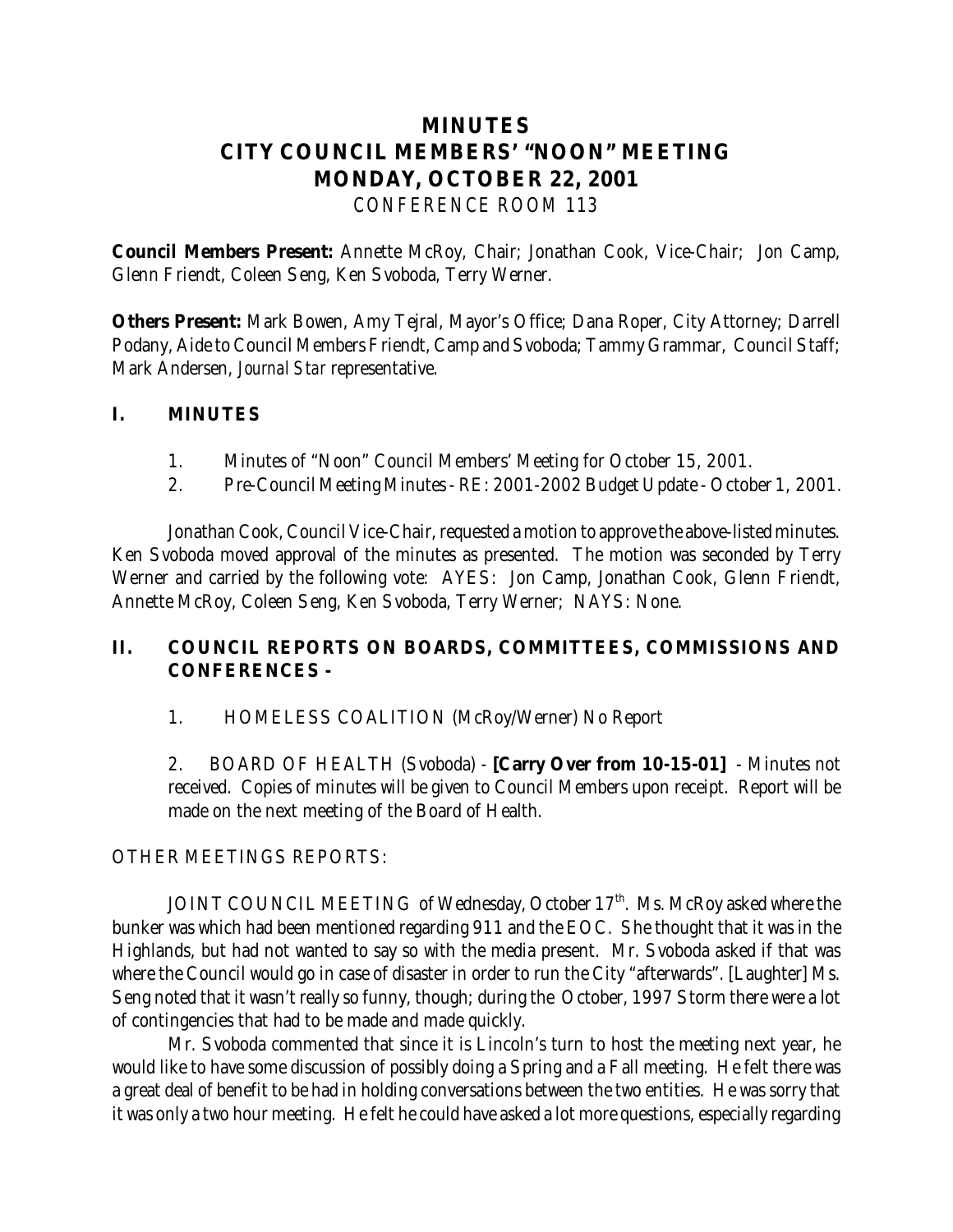the budget issues. Mr. Svoboda explained that that was why he wanted to put this thought of a twomeeting schedule out for discussion with Council today.

Mr. Werner commented that if that was the case, there should be more detail in the discussions rather than such generic presentations. He also felt that there were some benefits from actually going to their site and their coming to our site rather than a location in-between.

Mr. Camp noted that the Public Building Commission had decided to go to Omaha rather than meeting on an off-site location. Ms. Seng noted that the Lincoln City Council had gone to Omaha before. Mr. Svoboda restated his desire for discussion on the location site of the future meetings between the two Councils. He felt if two meetings could not be agreed upon, they ought to at least have a longer meeting - perhaps 11:00 a.m. to 4:00 p.m.

The other thought that he had regarding that meeting was the extent to which he was impressed with the Lincoln City Council and not really so impressed with the Omaha Council. He was quite surprised that there were several new [Omaha] Council Members, (as three of us were brand-new Council Members); and the three of us had such a detailed information base when it came to property tax levies, and the budget itself. When we started talking budget and levies and such, two of their newest Council Members looked like `deer in the head-lights'. They had no clue what was being talked about. They relied on Lou quite frequently on answering any questions. Mr. Svoboda noted that that would be one disadvantage of having Staff - that you would rely so heavily on Staff that a Council Member would be a `ribbon cutter' and that's about it.

Ms. McRoy noted that she deliberately tries to sit with an Omaha Council Member so they can do some networking between presentations. She explained that she had her notes on the budget which helped her through the budget presentations.

Mr. Friendt commented that since they are all District Representatives, they may spend more time in constituent response activities rather than over-all city issues. They didn't seem to really be in touch with the whole budgeting process. It was noted that their budget process is in progress right now and Mr. Svoboda was surprised at how little they spoke about the budget and how heavily they relied on Staff.

Mr. Friendt asked if Omaha would be characterized as a Strong-Mayor form of government, as well? [Omaha does have the Strong Mayor form of government.] Ms. Seng noted that what really struck her as being of interest is that, where Lincoln meets with Directors every single Monday, she understood that the Omaha Council did not ever meet with their City Directors. The Chair of the Council meets every two weeks with the Mayor and that was apparently it.

It was noted that Lincoln clearly has a level of cooperation here that is much better than that which Omaha enjoys. That may make the level of Staffing they have there less needed *here,* though Mr. Cook still thought [Lincoln Council] needs additional Staff. However, Omaha may need it just to survive because they don't have the communication they need.

Ms. Seng observed that Omaha has never had very good cooperation with the County side, either, noting that there was a real split there. They don't even talk to each other where we have great cooperation. She noted the Joint Budget Committee which coordinates Human Services efforts in the community as just one example and our Common meetings as another. She felt that Lincoln could have a beneficial impact on Omaha's governing process.

Mr. Werner noted that there could be a benefit to discussing the I-80 corridor. Mr. Friendt agreed offering the Regional Planning effort as one thing that would be very helpful to both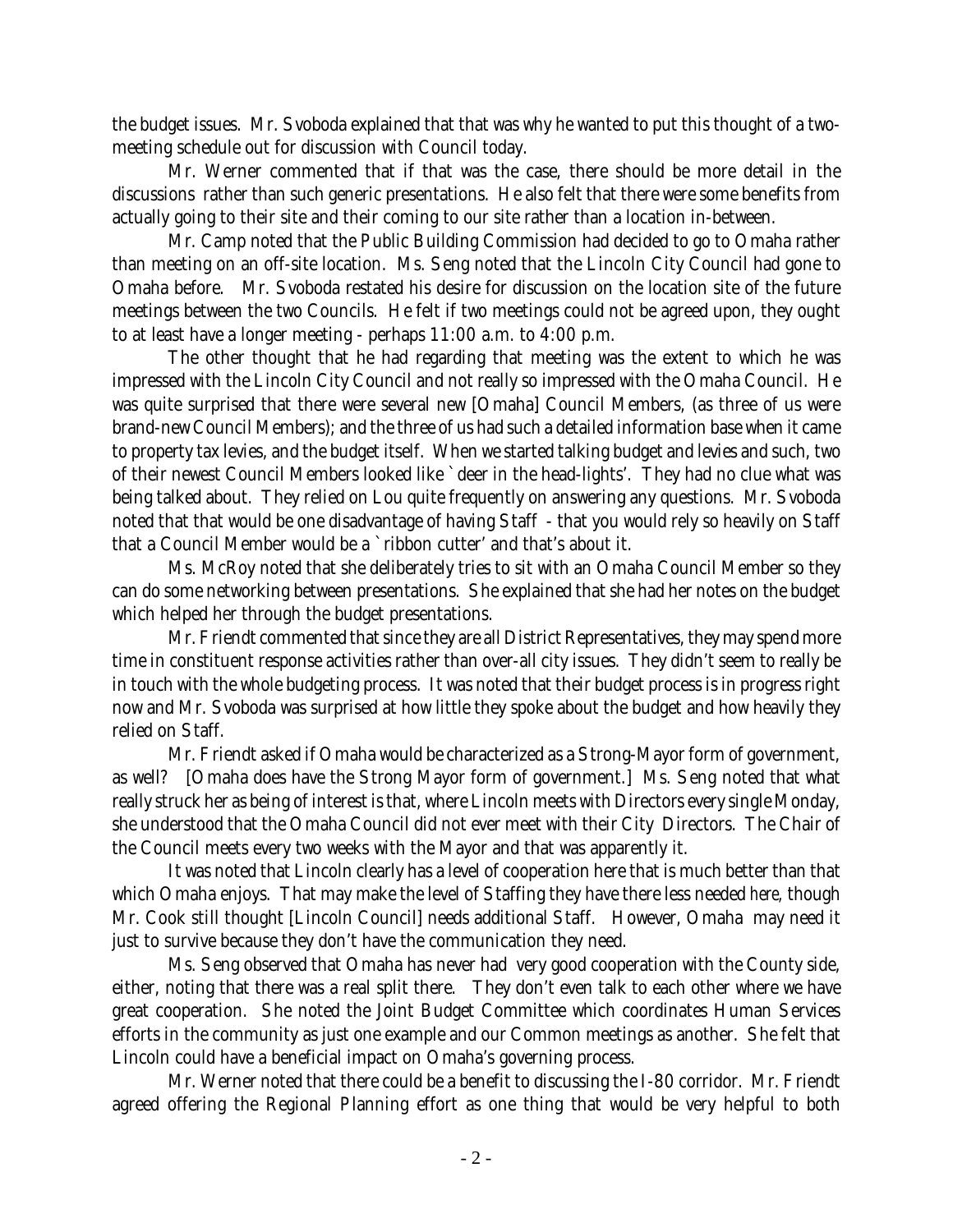communities. Mr. Werner thought in that area, the meetings could be held in a similar situation as our Common meetings wherein we would meet on an even more regular basis for real issues of mutual concerns rather than on such things as their tax base.

Mr. Cook felt that at some of these meetings, we would need Staff to help us on such topics. Even the Planning Staff would be very helpful on the Regional Planning efforts. Mr. Friendt noted that was correct, explaining that the Joslyn Castle Institute is now connected to both of the Planning Departments. They have actually had some sessions together already. He though that would be an ideal setting to have elected officials in attendance.

He added that he was interested in Ms. Seng's comments about perspective. He noted Mr. Chuck Sigerson's comment about "we'll just call it Omaha". That was one of those old tell-tale signs in terms of `attitude' - one which Mr. Friendt had hoped was gone. He noted that unless they see a need, there won't be any cooperation.

Mr. Werner noted that the comments made at this meeting in the last few minutes might reflect an `attitude' on our part - that we don't need *them.* The perspectives issue goes both ways. So, we need to overcome those attitudes in both camps.

Mr. Camp noted that Lincoln has an edge in the corporate draw. He felt Lincoln would develop into the corporate jet airport in Nebraska. Omaha will become an International Airport, but the corporations will be drawn to Lincoln. This will occur because of the lack of cooperation in a joint airport facility between the two cities.

Mr. Cook was afraid that security concerns might undermine the success of Duncan Aviation and the use of their facility. He hoped that that is not the case, but it is a possibility. Mr. Camp felt that with the National Guard in that area, the edge would be ours.

Discussion continued with Council agreeing to set up a Spring meeting. Mr. Bowen stated that he would work on that.

Mr. Cook reported briefly on the Parks and Recreation Board Retreat. The discussion had included Kuklin Pool. There are some who think it's just too costly to continue to operate. There are, of course, others who think it sends a terrible message to be closing down a pool in the core of the city that serves many underprivileged kids. The Board decided to support the basic direction in which we're heading now - which is funding for another year and looking for contributions for programming and so on. So for the next year it will remain open. What happens beyond that - there is certainly support for something in Antelope Valley. But, we don't have anything planned right now for Antelope Valley.

Ms. McRoy stated that we should start planning. Mr. Cook agreed. Several comments indicated that a "water beach" or a wading pool was being discussed for the Antelope Valley Development. Mr. Werner asked who would bring that forward. He asked if it would be JAVA? Ms. Seng stated that at the appropriate time the Mayor's Office would bring it forward.

Mr. Cook stated that there will be community meetings to try figure out where would be an appropriate site. Mr. Werner stated that he understood that, but felt that now is the time to get started. Mr. Cook agreed that it is the time to get started talking.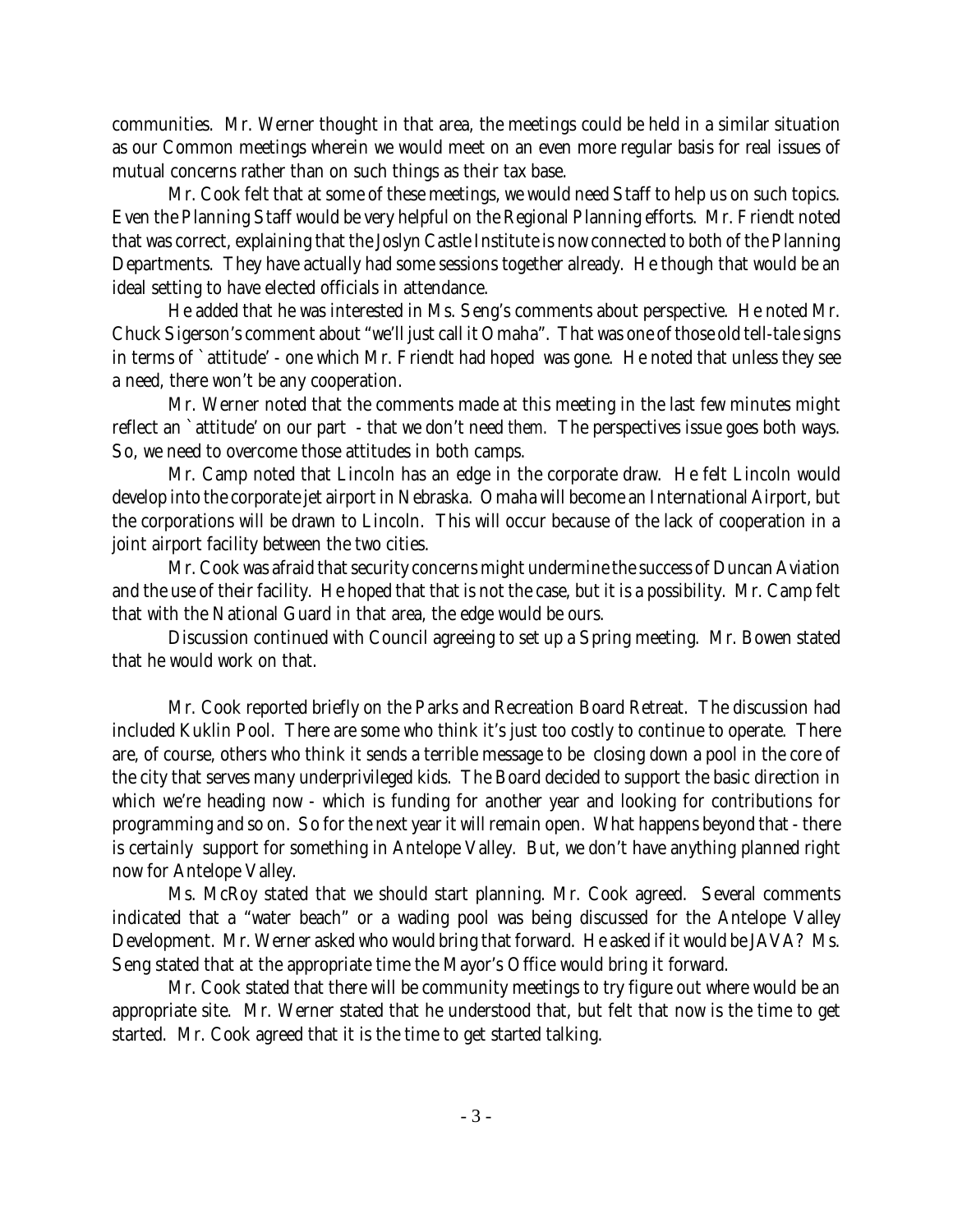Mr. Friendt stated that, regarding Antelope Valley, he would like to hear from Mayor Wesely and Don Herz about what potential effect the Federal commitment of dollars to airlines and war and all of that means to Antelope Valley. He noted that there were also State shortfalls that would need to be taken into consideration. He asked if the funding for Antelope Valley is in jeopardy as we look at cuts and changes in priorities now? Mr. Bowen stated at this time Administration did not think so. He noted that they had done a real good job in moving on funding. He felt it was fairly well protected, though he could not say that they wouldn't try to cut it; but he did not think *that* funding would be a target.

Mr. Friendt asked if the University of Nebraska has cash that is coming in to the Antelope till? He stated that most of their money comes from the State - so would their share of this project be jeopardize? Mr. Bowen stated that they had programed most of their money already. He noted that it would depend upon to what degree that the State cuts their budget. They may end up doing something different. He noted, however, that we are early enough in the stages that, planning-wise, there would probably be no budget effects on the Antelope Project.

Mr. Bowen remarked, as far as Federal monies, with the re-allocation of funds due to terrorism, there is going to be more money to pick up going into emergency preparedness and that type of thing. He noted that they had been in contact with the Congressional Offices to make sure our position is fairly secure. He noted that at this point, they seem to think we're okay.

Ms. Seng noted that there is also concern on the Beltway dollars as well. Mr. Camp added there is bound to be something coming down shortly regarding the budget priorities, noting that we'd just have to assess our priorities when we learn where we stand.

Mr. Cook continued his report, stating that other things discussed at the retreat were whether or not to have any new pools in the light of the fact that pool usage has fallen even as the city has grown; neighborhood and community parks were discussed with the thought that these parks should be down-sized. We want to make sure the parks are designed for neighborhood use rather than outside groups. The cost of maintaining the trails and parks was discussed with the notation that the Planning Department was working on that. It was determined that new impact fees posted by new developments should be utilized.

Ms. Seng commented that she found it hard to believe that Southeast Lincoln did not need a pool. She felt that was an area that has been under-served in the pool department for a long time. She stated that she knew that the Star City Shores was supposed to serve both Southeast and Southwest Lincoln, but there is a lot of new development and new neighborhoods to the southeast. There is nothing quite like the neighborhood pool - much the same as the neighborhood school. Especially for the younger kids. It wouldn't have to be a huge development; she noted that she understood the financial side of the issue, but felt we would be selling Lincoln short if we don't really do a push for southeast Lincoln. Mr. Camp thanked Ms. Seng for her comments.

Ms. Seng commented that northeast Lincoln has been blessed with pools and she had encouraged the Parks & Rec Advisory Board to leave northeast Lincoln alone and get out south because there is nothing in that area. She felt if we believe in family and believe in trying to provide services for the younger children - then we need to get those pools into the neighborhoods.

Mr. Cook noted that finances were a major concern, but he indicated that he would take these comments back to the Board.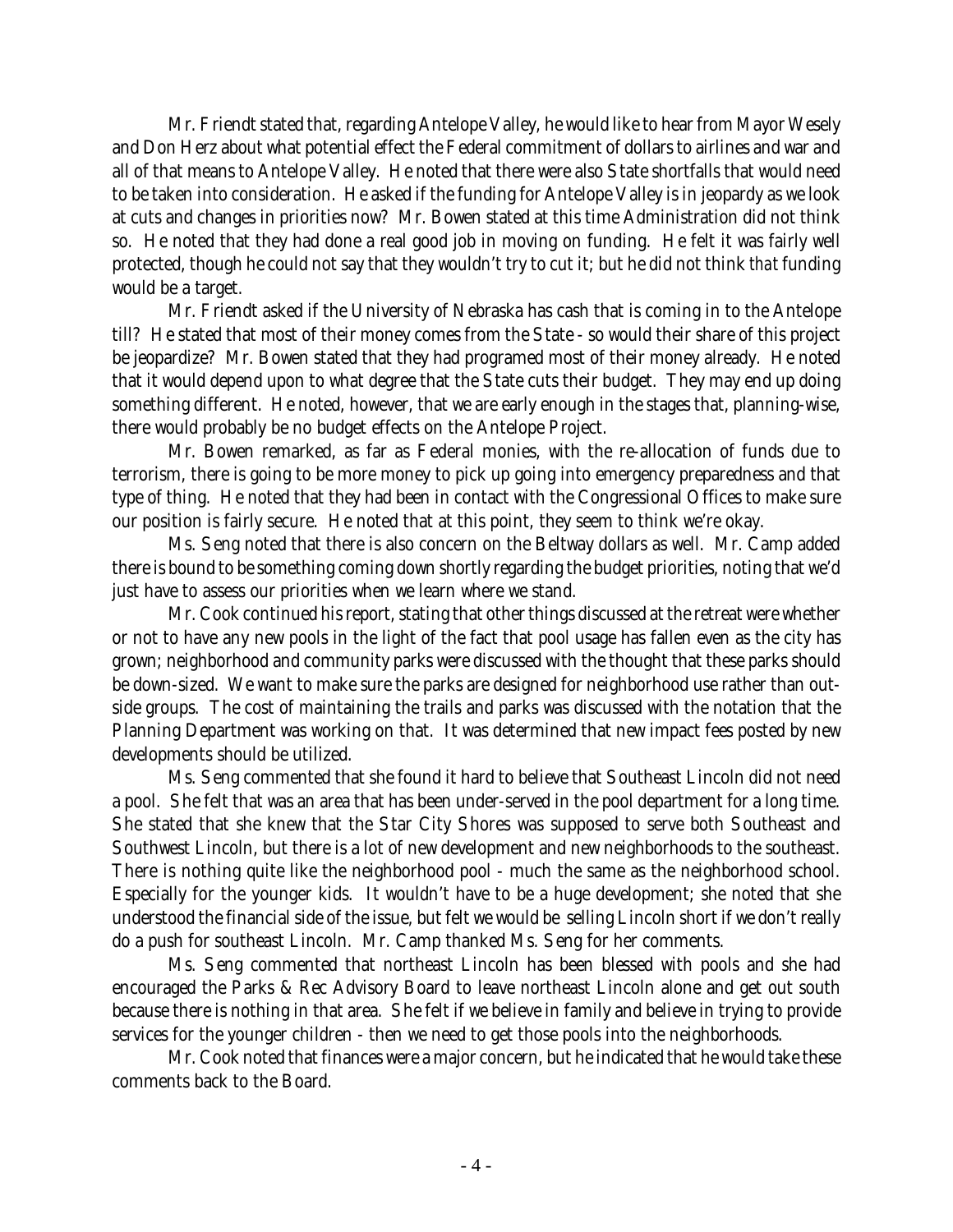Mr. Friendt was concerned with the costs as a waste due to the increasingly sedentary life-style of the young people; he wondered what the actual use of these parks might be. Mr. Camp asked, as we deal with Parks & Rec, is there a future vision of where the trends are going? Are there other Parks & Rec activities? For example, we didn't have trails years ago...we just rode in the streets. Now we're developing trails; will the "new widget" down the road be skate parks or some other specialty park?

 Mr. Cook stated that we will all have input into this because it will go into the Comp Plan. He added that there had been discussion even about indoor pools and sharing them with schools; and finding a way to make that work. Of course, the response from the school representative is that the school pools are busy all year around. Mr. Friendt asked if that might not be one of the explanations about attendance at the public pools. Maybe we're already doing that sharing now.

Discussion continued briefly with no consensus of commitment reached.

# **III. APPOINTMENTS/REAPPOINTMENTS** -

1. Maria Diaz has resigned from the Library Board of Trustees. This resignation leaves a vacancy on the Board for a period of approximately 10 months, through August 31, 2002. The Library Board discussed the vacancy and options that may exist for filling the vacancy. Rather than going through a full recruitment process for an appointment to a 10-month term, it is the Library Board's recommendation that the City Council reappoint Ruthann Young to the Library Board through August 31, 2002 - *Council voted 7-0 to approve the nomination of Ruthann Young to the Library Board to fill the vacancy left by the resignation of Maria Diaz. The term will run for approximately 10 months and will expire on August 31, 2002. The letter to the Library Director requesting notification to the Board and to Ms. Young, and the Resolution Request to the City Clerk have both been sent as of 10-23-01.*

Ms. Tejral reviewed some upcoming appointments that would be coming before Council in the next few weeks for the Community Development Task Force, and the StarTran Advisory Board. Mr. Werner stated that he would have a hard time voting for a StarTran Advisory Board member who did not even ride the bus. He noted that the issue had been brought up that no one on the Advisory Committee even rides the bus, adding that he agreed that that does not make sense. Ms. Tejral explained that two of the new appointees do ride the bus. Mr. Werner requested that that criteria be kept in mind when new appointments to the StarTran Advisory Board come up.

**IV. MEETINGS/INVITATIONS** - Noted Without Significant Comment

# **V. REQUESTS OF COUNCIL FROM MAYOR** - Noted Without Significant Comment.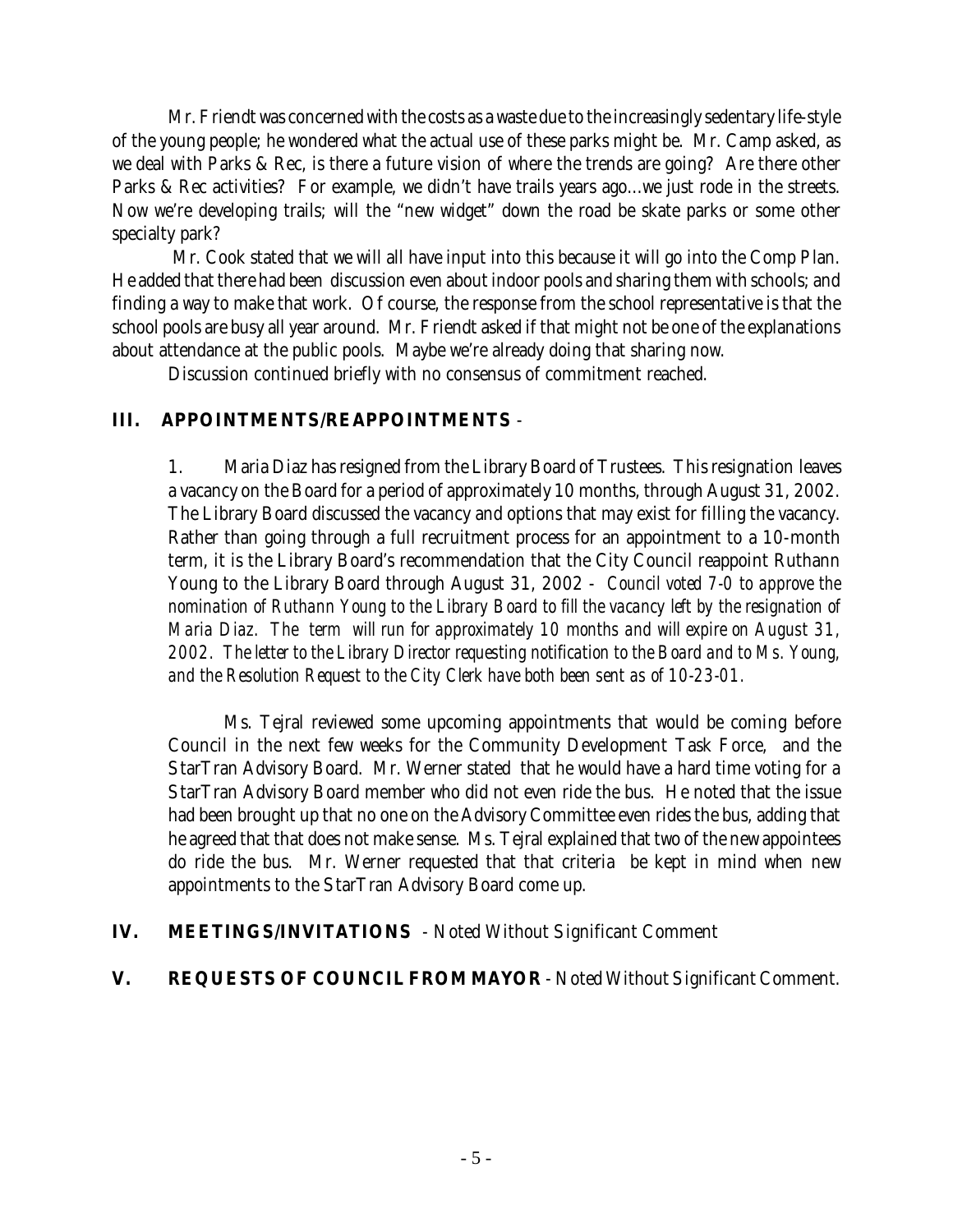#### **VI. COUNCIL MEMBERS**

**JON CAMP** - No Further Comments

**JONATHAN COOK** - Mr. Cook asked if there were any comments from Council regarding the Red Star Auto vote which would be on the Agenda for a vote today. Mr. Camp stated that he was curious to see what the public will have to say. Ms. Seng stated that she would like to declare in front of everybody that his mother had not called her and cried on her shoulder this time around, as had happened last time. Mr. Svoboda stated that he had received a lot of calls on the issue.

Discussion continued with the Council commenting on the fact that the issue was substantially the same thing that had been turned down previously. The setting of precedence was also mentioned for consideration. The fairness to other businesses in the area and the undesirability of continual exceptions were also discussed. Consistency was also a concern for Council Members in allowing or disallowing the request. Zoning requirements should be consistent even in Special Permit cases.

**GLENN FRIENDT** - No Further Comments

**ANNETTE McROY** - No Further Comments

**COLEEN SENG** - Ms. Seng noted that she would be taking the rest of the week off, except for the Flood Plain Meeting which she would attend Thursday morning.

Ms. Seng stated that she had asked Mr. Roper to look at the letter she had received from Sertoma requesting an endorsement of a play and the selling of flags. All of the Council Members had received a copy. Mr. Roper stated that Council could endorse it if they wanted to. He asked if the request had been made to them in their capacity as City Council Members. Ms. Seng stated that it was. Mr. Roper determined that he would check with the State Accountability and Disclosure Office . Mr. Werner asked Mr. Roper, if it was not okay, to send the requesting group a letter explaining the situation.

**KEN SVOBODA** - No Further Comments

**TERRY WERNER** - No Further Comments

AMY TEJRAL- Ms. Tejral asked about Council's request for a Pre-Council Update on the Fire Department's USAR experience in New York City. Ms. McRoy indicated that she had requested the Pre-Council be set up whenever the Fire Department was ready. Mr. Tejral stated that they were ready. Ms. Tejral stated that she would have the Fire Department call the Council Office to make the arrangements for the Pre-Council.

MARK BOWEN - No Further Comments

DANA ROPER - No Further Comments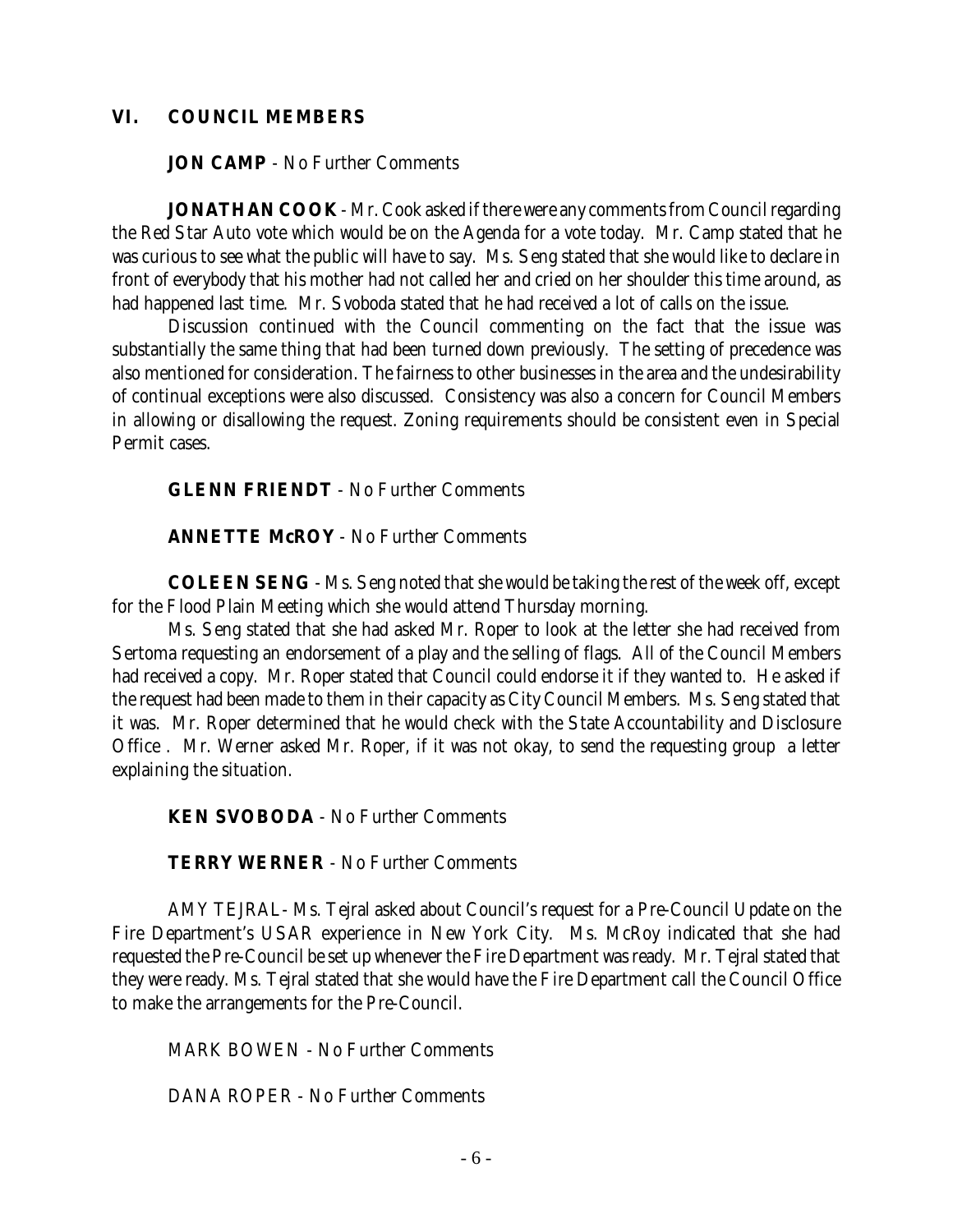## **VII. MISCELLANEOUS** -

1. Council Picture - Retake? - Diane Gonzolas thought the quality of the group Council photo was "grainy". She indicated that she could and would re-take the picture if Council would like to have that done. (These pictures are for posterity & she wanted to maintain the quality thru the collection) *It was agreed to have the re-take done on November 5th immediately following the "Noon" Council Members' Meeting. Council requested a reminder. Ms. Gonzolas was notified of the Date & Time on 10-24-01.*

2. The issue of Mr. Werner's Resolution to authorize the Lincoln City Council to request the Federal and State governments to place a moratorium on the death penalty was discussed, though it had not been a "Noon" Meeting Agenda Item.

Mr. Friendt felt this was the wrong venue and therefore the wrong thing to do. He stated that he would not want to ask the Mayor to take a position on this and now we're being asked as a City Council to take a position. He stated that he would want to know what the Mayor, as leader of the City, has to say about it. He stated then that Council should be prepared. Other issues such as support of the "family first" constitutional amendment; ordination of gays and lesbians; concealed carrying of guns; hiring of minorities (in our own City Departments, if you look at the percentages); the abortion issue - are these the kind of things we want to be debating as elected officials?

He did not believe this was right and it was not what the citizens have asked the Council Members to do in this position on the Council. Certainly, whatever you do in your church, in your civic groups, on the street, is okay. But he was very upset about bringing this forward in the Council venue.

Mr. Cook commented on the Channel 5 issue. He stated that there are no "standards of content" on the programming they present. He stated that he did not think we should start judging that. Mr. Cook stated that in the past, Ms. Johnson and others may have presented controversial issues that might not have been clearly "city issues". He stated that he felt making such judgements is dangerous territory to wade into. If we want to set guidelines, fine. But, we need to discuss those guidelines. Right now we don't have guidelines and he did not feel we should be judging what others are doing on Channel 5 programming at this point.

Mr. Camp responded noting that he had appreciated Ms. Gonzolas comments regarding Channel 5 broadcasts. He stated that if somebody has concerns on what he has done [regarding programming on Channel 5-TV] he would be more than open to hear and discuss those concerns. He felt there was a time and a place for everything.

Mr. Werner stated that on his program, and he was very clear about this, many times throughout the program, his e-mail address and his phone number were displayed, saying "please call and let us know what you think". He stated that he had not received one e-mail or one phone call regarding this. He thought, perhaps, nobody watches - but it's on five times a week.

He stated that he did not agree that it is not a City issue. That's why he brought it forward. He felt it was very much a City issue. He felt the dialogue at the City level is very important. We're very much involved with our Police force, with our County attorneys and so on...not to mention the executions taking place. He stated that he just had to disagree with Mr. Camp and Mr. Friendt and if it opens up further discussion on other issues, so be it. He stated that he was happy to discuss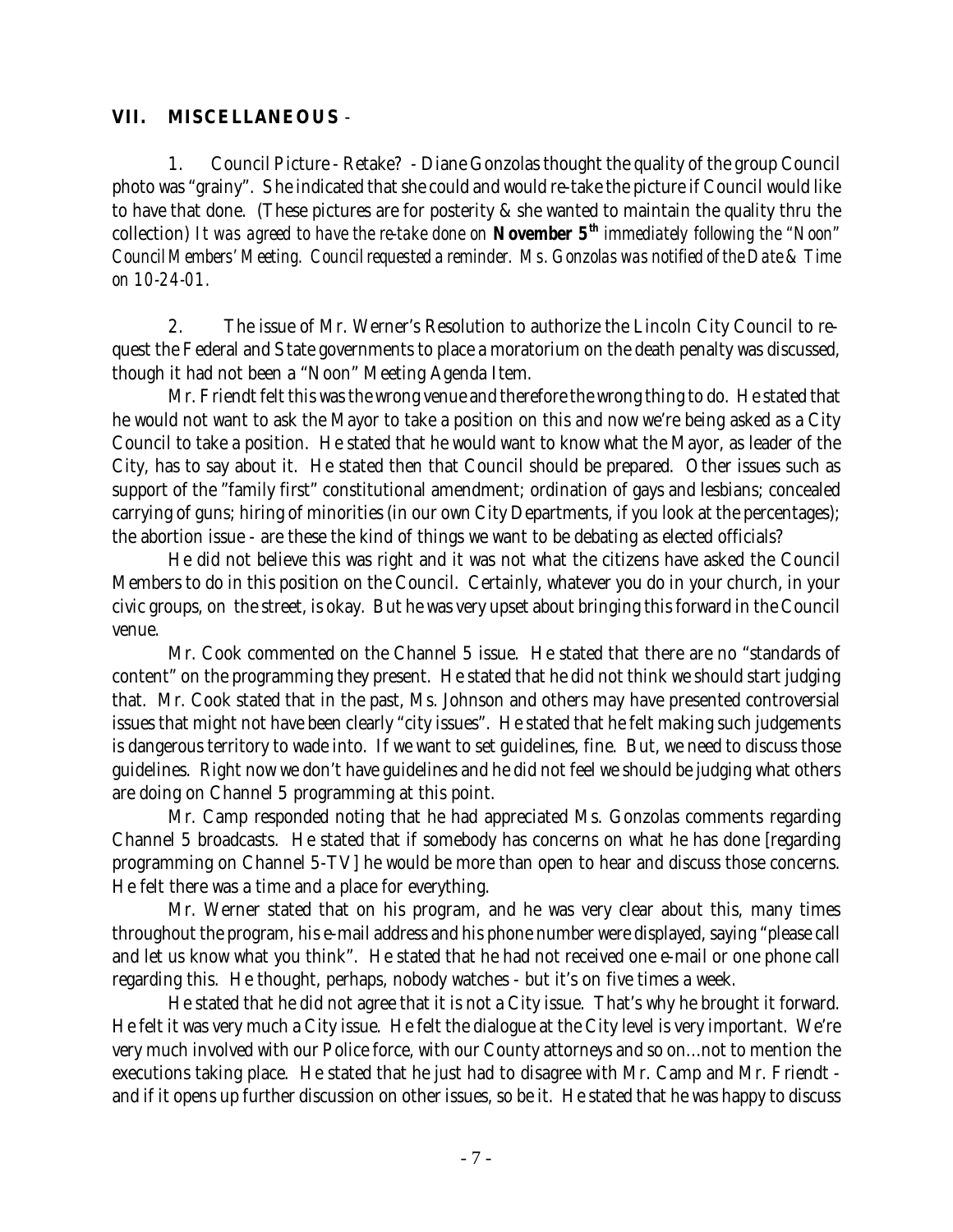what people think is important. There will be some that I will be against, and it would certainly hurt me politically. But, I'm not afraid to discuss it. Mr. Werner stated that if somebody thinks it's important to talk about concealed weapons...he thought he would be able to agree that it might be important to talk about concealed weapons at the local level. He felt it was not inappropriate for us [City Council] to say to the State that we don't want people to be running around our City with weapons...we don't want the "wild west" back. He reiterated his belief that this [death penalty] is a City issue.

Mr. Camp noted that the Council does not have jurisdiction over any legislation [regarding this issue]. That is a critical criteria in our discussions. An individual can belong to organizations [that express his or her views] but to pull the whole Council into something like this is wrong. Mr. Werner noted that the Council is constantly passing proclamations. He noted that the former Mayor had a proclamation for Jesus.

Ms. McRoy stated that the resolution last week can be traced back to a City Ordinance stating that there is a "Hate Crime" ordinance in our Municipal Code. Mr. Camp agreed. Mr. Werner stated that it has a very big impact - he noted that maybe that will be his next focus concealed weapons.

 Mr. Svoboda stated that he and Mr. Werner had discussed the issue [death penalty] and they agreed philosophically; but Mr. Svoboda also did not feel that this was the proper venue. He stated that he actually did not appreciate being put on the political pedestal. There were about 8-9 e-mails and letters about this issue and it's one of those issues that is so volatile and so many people on either side of the fence, it alienates the community again. Now, for the next couple of weeks the press will have a field day with who on the Council is for the death penalty, and who on the Council is against the death penalty.

Mr. Svoboda noted that he and Mr. Werner had had that discussion, but unfortunately everybody has that perception that [for example] if you are pro-choice, you're pro-abortion. And that is obviously not the case. He stated that he would speak against this moratorium [on the death penalty] because it is currently our law. But Mr. Svoboda stated, that doesn't mean that he was for the death penalty, but felt that he can't express that perspective adequately to the public. He stated that no matter how many times he has that discussion with the cameras in front of him, so few people are going to see that - that when it comes down to the vote, the perception will be that "Ken's for the death penalty".

He stated that he did not care if anybody thinks that he is for the death penalty, but unfortunately, it puts us in a position of making political statements that he did not feel were appropriate to the City function...or why I was elected to serve. Because you and I went through the same campaign process and there was not one question on anyone's mind regarding the death penalty. Very few even questioned the abortion issue, which is somewhat related because the City does some public funding. Other than that, it was a political statement.

Ms. McRoy stated that we are politicians, but because of other issues of importance currently before the Council, she didn't have time to see where everyone stands on the death penalty. She wanted to spend her time with the Council Members in productive discourse on issues that are already on the Council's plate. We have issues we need to discuss and bring forward. Though the issues Mr. Werner wants to bring forward are worthy ones, she felt the issues the Council discusses should be those that we are here for.